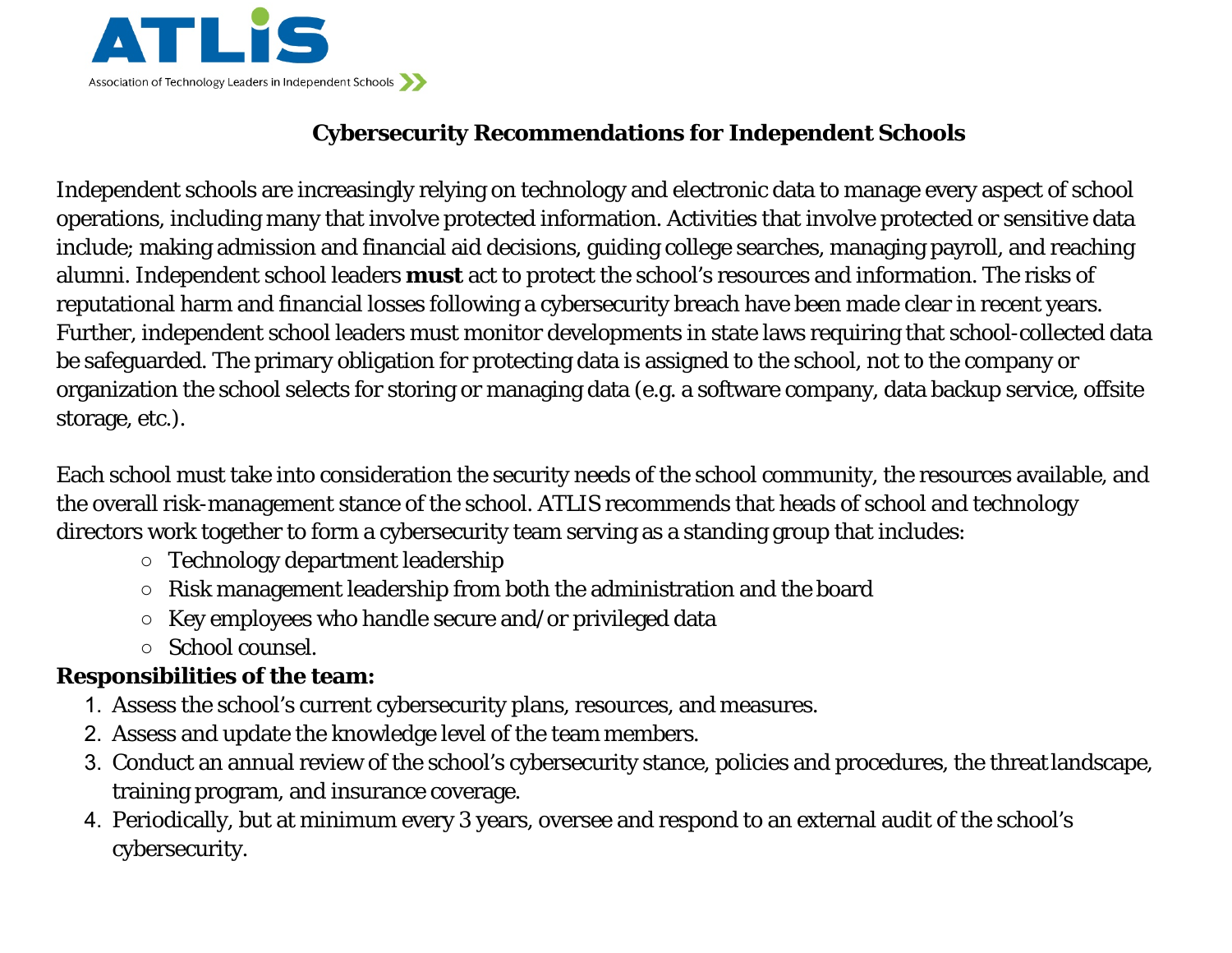## **First Steps**:

ATLIS recommends that the cybersecurity team review the school's needs and determine what level of security the school has currently, where the school needs to be in the short-term, and what the long-term goals are for the school. The levels below spell out guidelines to help schools prioritize. Many schools may choose to implementlevel one across the board and then add in selected higher-level recommendations based on the school's specific circumstances. The intent of the below document is to provide guidance in more accessible language that the school's IT staff will be able to use in discussions with colleagues and the campus cybersecurity team.

Links to sites with more technical information and term definitions can be found using the resources at the bottom of this chart.

| <b>Security</b>              | <b>Configuration/Technical</b>                                                                                                                                                      | <b>Personnel Procedures</b>                             | <b>General Policies</b>                                                 |
|------------------------------|-------------------------------------------------------------------------------------------------------------------------------------------------------------------------------------|---------------------------------------------------------|-------------------------------------------------------------------------|
| <b>First</b><br><b>Steps</b> | A plan for making and securing data<br>backups (offsite) at determined levels<br>of frequency to enable disaster<br>recovery and provide options in the<br>event of a cyber attack. | In-person training for<br>all privileged data<br>users. | Develop baseline business<br>continuity and disaster<br>recovery plans. |
|                              | <b>Antivirus and malware</b><br>protection software provided<br>campus-wide.                                                                                                        |                                                         |                                                                         |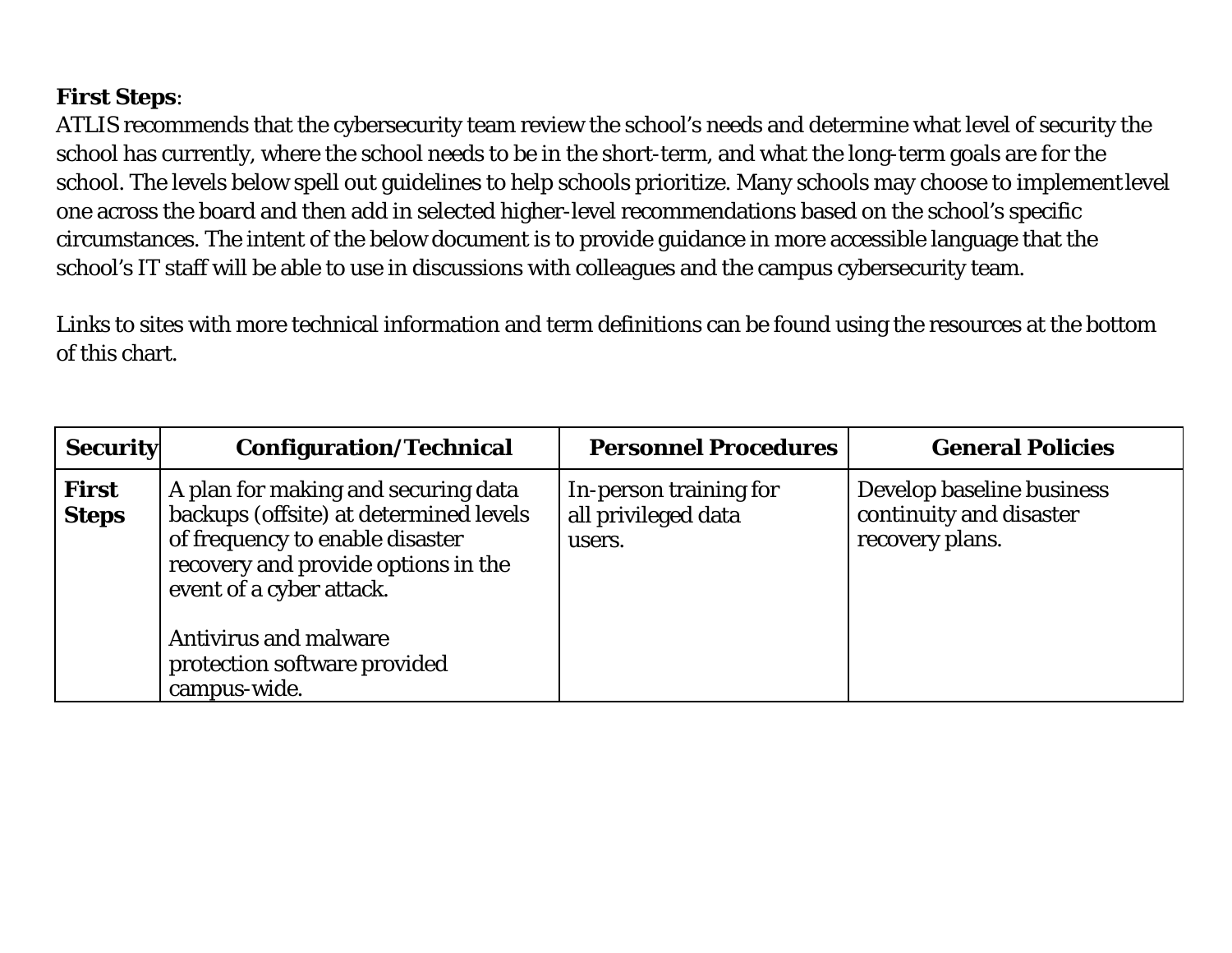| <b>Security</b>     | <b>Configuration/Technical</b>                                                                                       | <b>Personnel Procedures</b>                                                                                                                   | <b>General Policies</b>                                                                                                                                |
|---------------------|----------------------------------------------------------------------------------------------------------------------|-----------------------------------------------------------------------------------------------------------------------------------------------|--------------------------------------------------------------------------------------------------------------------------------------------------------|
| <b>Level</b><br>One | Multi-factor authentication for<br>campus users with access to secure or<br>sensitive data                           | <b>Background checks upon</b><br>hire.                                                                                                        | Cyber insurance or<br>similar coverage and<br>services.                                                                                                |
|                     | Total drive encryption on laptops for<br>employees with access to privileged                                         | <b>Baseline simulated phishing</b><br>attack.                                                                                                 | Determine, communicate, and<br>enforce controls about what                                                                                             |
|                     | data such as admission, advancement,<br>finance, medical, etc.                                                       | Administrative<br>privilege/access managed<br>and limited.                                                                                    | devices and software programs<br>are permitted to connect to the<br>campus network.                                                                    |
|                     | A firewall providing dynamic<br>packet filtering                                                                     | Password policies<br>(regarding complexity                                                                                                    | Analyze the school's need for<br>PCI compliance; review and                                                                                            |
|                     | The security configuration of all devices<br>on campus are deliberately set,<br>implemented, and actively managed to | and scheduled changes)<br>communicated and<br>enforced.                                                                                       | implement accordingly.<br>Review data security policies for                                                                                            |
|                     | meet campus security needs.                                                                                          | <b>General awareness training</b>                                                                                                             | all software purchases that<br>involve protected data.                                                                                                 |
|                     |                                                                                                                      | periodically (annually at<br>minimum) provided to<br>entire faculty and staff in<br>groups.                                                   | Policy on third party remote<br>access to systems, e.g. HVAC,<br>POS, security.                                                                        |
|                     |                                                                                                                      | <b>Offboarding procedures</b><br>designed to remove access<br>to all school technology<br>resources upon departure.                           | Ensure technology department<br>leader undergoes annual<br>cybersecurity professional<br>development. Physical controls<br>for data center and network |
|                     |                                                                                                                      | Internal privacy and<br>confidentiality policies<br>that are published,<br>enforced, and updated<br>that focus on handling of<br>secure data. | closets with locked, secured<br>areas for key network resources.                                                                                       |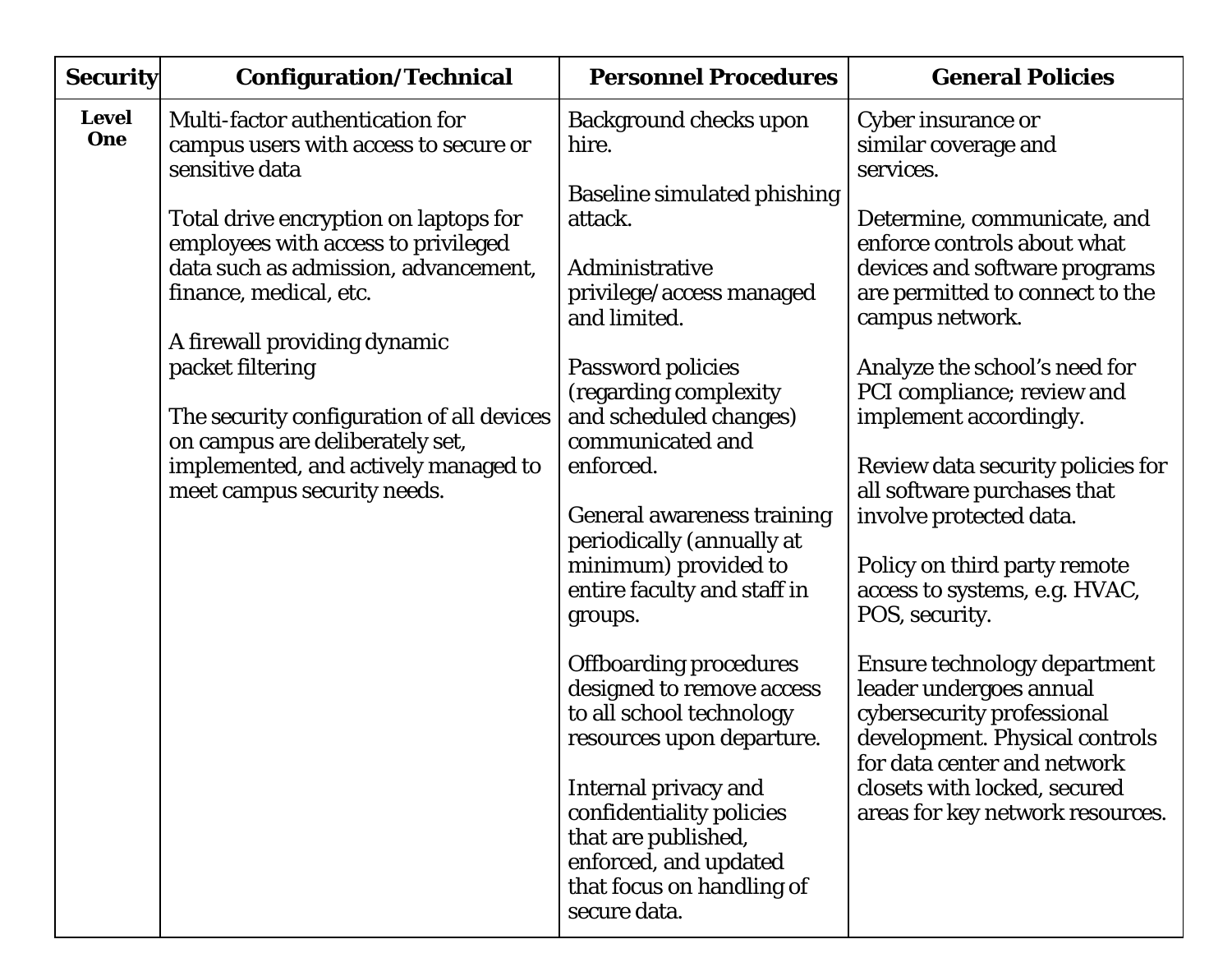| <b>Security</b>     | <b>Configuration/Technical</b>                                                                                                       | <b>Personnel Procedures</b>                                                                                                                                                                                         | <b>General Policies</b>                                                                                                      |
|---------------------|--------------------------------------------------------------------------------------------------------------------------------------|---------------------------------------------------------------------------------------------------------------------------------------------------------------------------------------------------------------------|------------------------------------------------------------------------------------------------------------------------------|
| <b>Level</b><br>Two | <b>Network segmentation separates</b><br>mission-critical network from<br>other areas.                                               | Specific employee<br>designated as responsible<br>for cybersecurity.                                                                                                                                                | Annual review of cloud based<br>security agreements                                                                          |
|                     | Baseline network scans with reviews of<br>the results performed semi-annually<br>(at minimum) to determine<br>vulnerabilities        | <b>Cybersecurity training</b><br>included as part of<br>employee onboarding.                                                                                                                                        | Third party audit of<br>cybersecurity stance<br><b>Business continuity and disaster</b><br>recovery plans fully developed in |
|                     | Create logs of network activity that can<br>be analyzed to detect, prevent, or<br>recover from an attack.                            | <b>Additional offboarding</b><br>procedures identified with<br>the departure of technology<br>employees.                                                                                                            | writing.<br>Incident response plan<br>developed and shared in writing.                                                       |
|                     | Whole disk encryption for all<br>employee laptops.                                                                                   | Students digital citizenship<br>curriculum includes<br>cybersecurity training at                                                                                                                                    | Review data security policies for<br>all software purchases.                                                                 |
|                     | Firewall: minimum level plus<br>intrusion prevention                                                                                 | an age-appropriate level.<br>Regular training and                                                                                                                                                                   | <b>Access logs maintained for key</b><br>physical network resources.                                                         |
|                     | Operate critical services on separate<br>physical or logical host machines, such<br>as DNS, file, mail, web, and database<br>servers | ongoing briefings for<br>key data stewards.<br><b>Testing of employee</b><br>responses in simulated<br>cybersecurity scenarios.<br>Follow-up training for<br>those identified as needing<br>it through the testing. | <b>Remote working policies</b><br>determining who can<br>work remotely and when<br><b>VPN</b> encryption is<br>needed.       |
|                     |                                                                                                                                      | Password vaults for admin<br>users to protect key<br>systems.                                                                                                                                                       |                                                                                                                              |